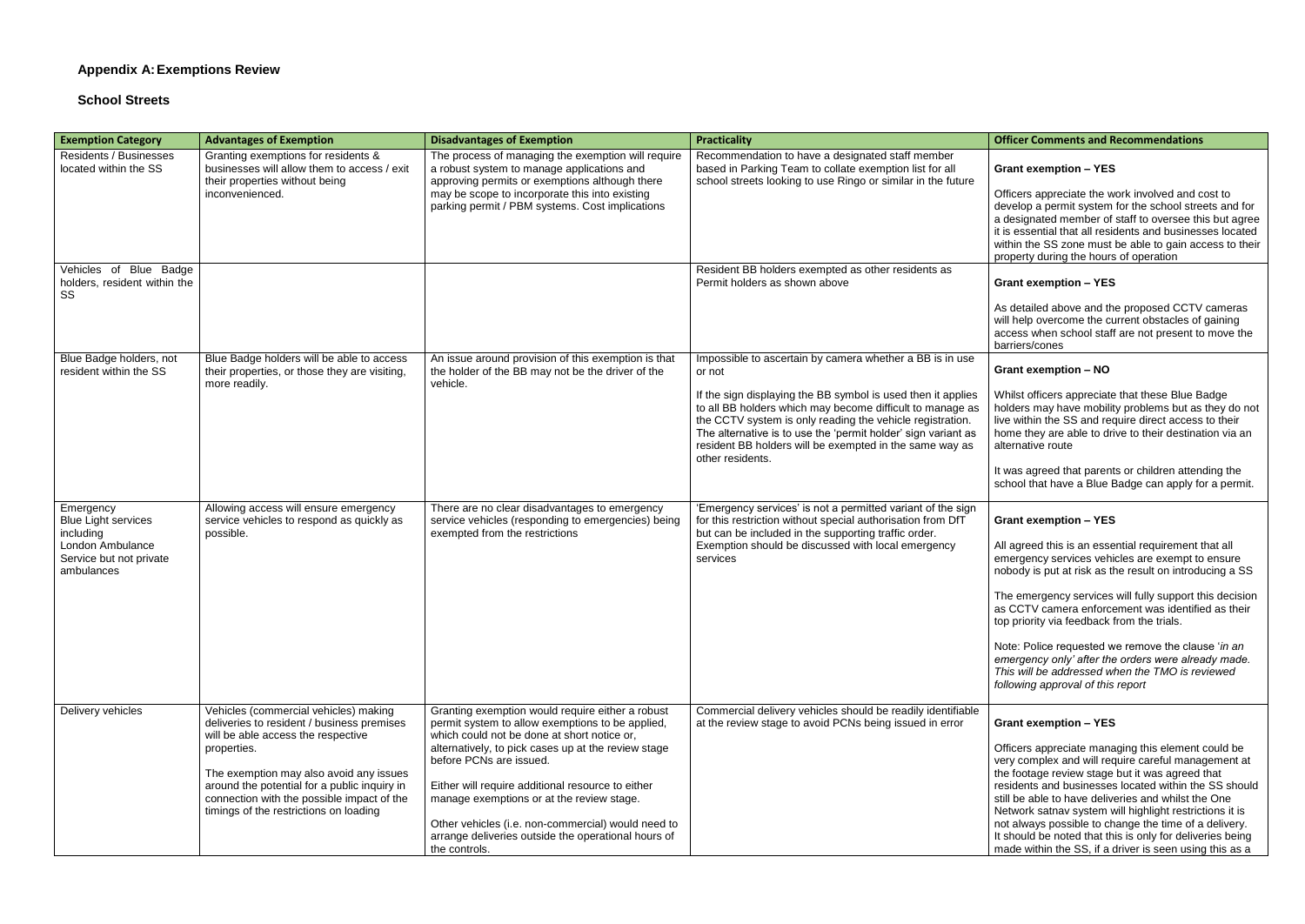short cut or if a PCN is issued and evidence cannot be provided to show a delivery was being made the PCN will be upheld.

# **Grant exemption – YES**

Officers understand that this could be complex to manage especially if different carers are visiting the resident and also some family members carry out this role. It agree that carers should be allowed access as they are providing essential services to residents and t is not possible to arrange this outside of the SS hours of operation as most clients often require early morning visits to assist them with getting up, dressed etc.

# **Grant exemption – YES**

Agreed to allow access as they provide a vital service for elderly and disabled residents and are easily identifiable

| Carers                                                                                                                                                                      | Allowing an exemption for carers may allow<br>access to clients to be undertaken more<br>readily.                                                                                                                                                                                                                                                                                                                                                                               | Granting exemption here is likely to require a robust<br>permit system to allow exemptions to be applied for,<br>possibly at short notice, and which may require<br>additional resource to manage.                                                                                                                       | Need to allow access to carers who are visiting residents.<br>A dedicated email and phone number should be made<br>available for residents to arrange visits                                                                                                                                                                                                                                                                                                        |
|-----------------------------------------------------------------------------------------------------------------------------------------------------------------------------|---------------------------------------------------------------------------------------------------------------------------------------------------------------------------------------------------------------------------------------------------------------------------------------------------------------------------------------------------------------------------------------------------------------------------------------------------------------------------------|--------------------------------------------------------------------------------------------------------------------------------------------------------------------------------------------------------------------------------------------------------------------------------------------------------------------------|---------------------------------------------------------------------------------------------------------------------------------------------------------------------------------------------------------------------------------------------------------------------------------------------------------------------------------------------------------------------------------------------------------------------------------------------------------------------|
| <b>Licensed Taxis (black</b><br>cabs)                                                                                                                                       | Taxis form an important transport option for<br>many with mobility and visual impairments<br>and recognise the Taxicard scheme which<br>offers subsidised travel in licensed taxis to<br>London residents with serious mobility<br>impairments or who are severely sight<br>impaired.<br>It may be the case that taxis are not given a<br>physical exemption as such but as they are<br>readily identifiable from other traffic, PCNs<br>could be cancelled at the review stage | It is unlikely to be possible to determine whether the<br>passenger in the taxi is using the Taxicard or not<br>and therefore the exemption could be subject to<br>abuse.                                                                                                                                                | UK regulations define a hackney carriage (black cab) as a<br>taxicab allowed to ply the streets looking for passengers to<br>pick up, as opposed to private hire vehicles (sometimes<br>called minicabs), which may pick up only passengers who<br>have previously booked or who visit the taxi operator's<br>office. Black cabs should be readily identifiable at the<br>review stage of any potential contraventions to ensure<br>PCNs are not issued incorrectly |
| SEND / Taxicard transport<br>services<br>(school transport)                                                                                                                 | Allowing an exemption for medical<br>appointment vehicles may allow access to<br>clients to be undertaken more readily.<br>SEND children will have safe access to<br>school and their parents will not have to<br>worry about them walking the last phase of<br>the journey if they are capable of doing so.                                                                                                                                                                    | It is not possible to determine whether the<br>passenger in the vehicle is using the Taxicard or not<br>and therefore a PCN would be issued (to the keeper<br>of the vehicle) and an appeal required.                                                                                                                    | These vehicles are arranged by the school and should<br>therefore have information to notify the council in advance<br>of their arrival. Council or liveried vehicles should be<br>readily identifiable at review stage                                                                                                                                                                                                                                             |
| Council operational<br>vehicles (undertaking<br>statutory services)                                                                                                         | Allowing access for certain council vehicles<br>will allow statutory functions to be<br>undertaken as effectively as possible.<br>The impact of the restrictions on refuse<br>collection, street cleaning etc. would be<br>significant if they had to be curtailed at the<br>point of the restriction.                                                                                                                                                                          | As the exemption to council vehicles isn't displayed<br>it could lead to complaints around these vehicles<br>seemingly ignoring the restriction, particularly if<br>liveried as council vehicles. The term 'authorised<br>vehicles' has been used on signs in some boroughs<br>but requires special authorisation by DfT | Details of any relevant council vehicles should be able to<br>be added to exempt list in advance or readily identifiable at<br>review stage<br>This is not a permitted variant of the sign for this restriction<br>but can be included in the Traffic Order                                                                                                                                                                                                         |
| Council and other public<br>service staff with Essential<br>User permits using their<br>own vehicles (while<br>undertaking statutory<br>services)<br>Non-essential services | These drivers would not have to plan or use<br>an alternative or reschedule their visits                                                                                                                                                                                                                                                                                                                                                                                        | It is not possible to determine whether the vehicle<br>has an ESU permit or not and therefore a PCN<br>would be issued and an appeal required.                                                                                                                                                                           |                                                                                                                                                                                                                                                                                                                                                                                                                                                                     |

# **Grant exemption – YES**

Agreed access should be allowed as children using SEND transport have been assessed and alternative modes of travel are not a viable option. Some arrive in wheelchairs and others are only able to walk short distances. The vehicles are managed by the Council and easily identifiable at the review stage if the regular minibus isn't in use.

With regards to Taxicard use it was agreed these vehicles should be exempt as they ae providing a vital service for residents that have serious mobility or visual impairments

#### **Grant exemption – YES**

It was agreed these vehicles should be allowed access to ensure residents have access to statutory council services such as refuse collection. As no alternative route is available during the times of operation it could lead to significant delays providing these services.

## **Grant exemption – NO**

As these officers are not carrying out statutory duties they can reschedule their visits around the restricted times or park outside of the SS zone and walk. These Council workers should lead by example and consider other modes of travel such as walking or cycling. This would help support Brent's travel and Climate Emergency Delivery plan.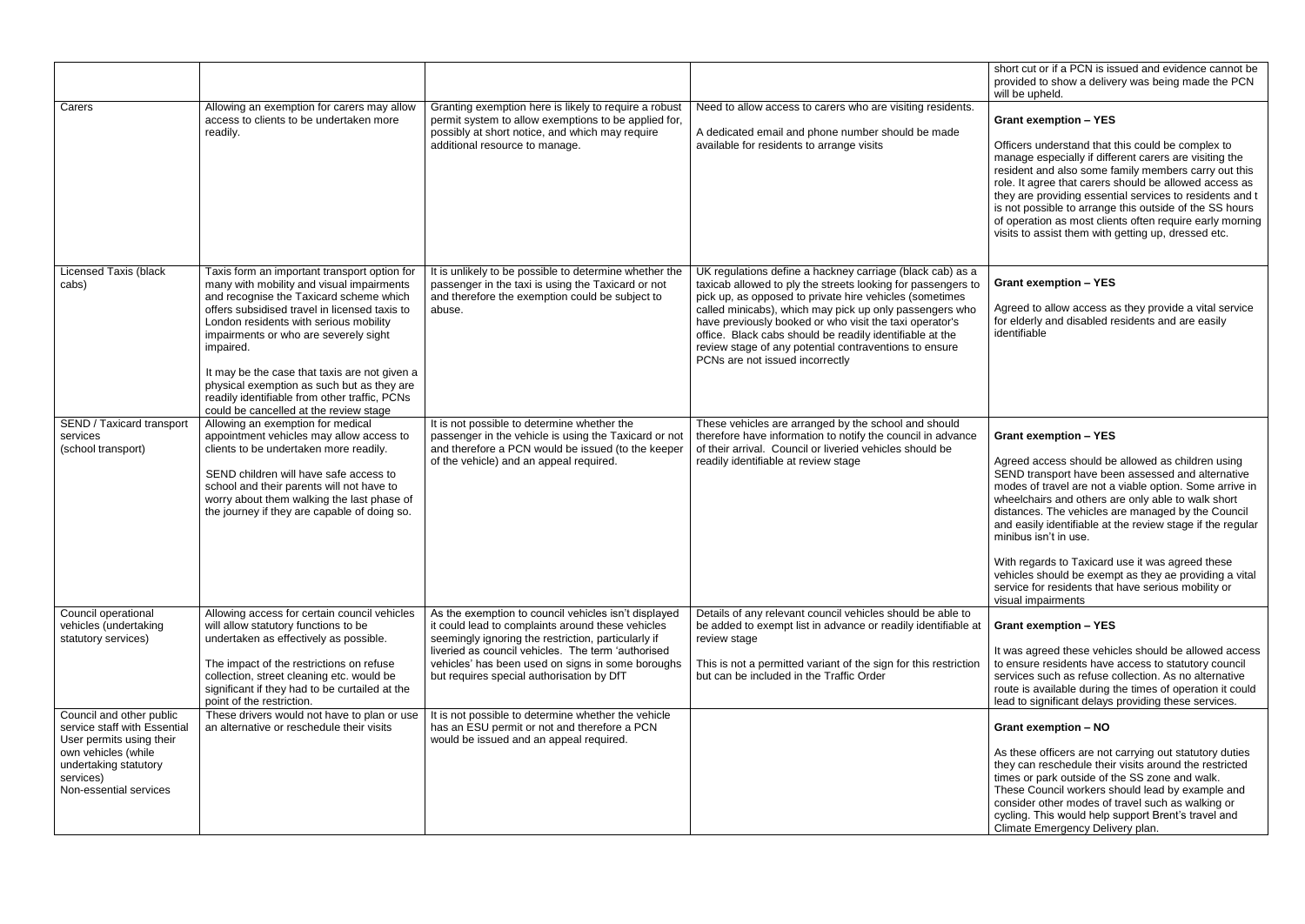Whilst officers appreciate it is not easy to identify these vehicles and requests for permit could be requested at short notice it is vital that residents living within the SS zone are able to access medical appointment related transport as they may not be able to walk to the end of the zone to meet up with the vehicle.

# **Grant exemption – NO**

Although the Covid19 volunteers are no longer operating in the borough it was agreed that if reinstated as with other Council officers they should lead by example and use alternative routes or modes of travel.

# **Grant exemption – YES**

Agreed as they provide a vital service for elderly residents and those with mobility problems

# **Grant exemption – YES**

As with delivery vehicles it was agreed Royal Mail vehicles should be exempt as they can be easily identified at the review stage, however it should be made clear to The Royal Mail that this is for deliveries being undertaken within the school street and not just to pass through.

| Medical appointment<br>transport   | Allowing an exemption for medical<br>appointment vehicles may allow access to<br>clients to be undertaken more readily.               | Granting exemption here is likely to require a robust<br>permit system to allow exemptions to be applied,<br>possibly at short notice                                                                                                                                                                                                                        | A dedicated email and phone number should be made<br>available for residents / providers to arrange visits                                                                                                                                                        |
|------------------------------------|---------------------------------------------------------------------------------------------------------------------------------------|--------------------------------------------------------------------------------------------------------------------------------------------------------------------------------------------------------------------------------------------------------------------------------------------------------------------------------------------------------------|-------------------------------------------------------------------------------------------------------------------------------------------------------------------------------------------------------------------------------------------------------------------|
| Covid19 volunteers                 | Allowing an exemption for Covid19<br>volunteers' vehicles may allow access to<br>clients to be undertaken more readily.               | Granting exemption here is likely to require a robust<br>permit system to allow exemptions to be applied,<br>possibly at short notice.                                                                                                                                                                                                                       |                                                                                                                                                                                                                                                                   |
| Dial-a-Ride                        | Allowing an exemption for Dial-a-Ride<br>vehicles may allow access to clients to be<br>undertaken more readily.                       |                                                                                                                                                                                                                                                                                                                                                              | Dial-a-ride are clearly identifiable and should therefore be<br>readily identified at the review stage to avoid PCN being<br>issued.                                                                                                                              |
| Royal Mail                         | Allowing an exemption for Royal Mail<br>vehicles may allow access for deliveries /<br>collections to be undertaken more readily       | As the exemption to Royal Mail vehicles isn't<br>displayed it could lead to complaints around these<br>vehicles seemingly ignoring the restriction. The<br>term 'authorised vehicles' has been used on signs<br>in some boroughs but requires special authorisation<br>by DfT                                                                                | Royal Mail vehicles are clearly liveried and can be<br>identified at the review stage and contraventions not<br>progressed to PCNs (i.e. effectively cancelled).                                                                                                  |
| Trades vehicles (builders<br>etc.) | Allowing an exemption may allow trades<br>persons to access their customers more<br>readily.                                          | Providing exemptions for the numerous vehicles<br>that could fall within this category could negate the<br>benefits of the scheme and could place a significant<br>burden on the team checking applications etc.                                                                                                                                             | Exemption not extended to this category and access would<br>need to be arranged outside the operation of the<br>restrictions                                                                                                                                      |
| Medical practitioner               | Allowing an exemption for medical<br>practitioners' vehicles may allow access to<br>patients to be undertaken more readily.           | It is unlikely to be possible to determine whether the<br>vehicle is being used in relation to medical<br>appointments or not and therefore the exemption<br>could be subject to abuse. However, the provision<br>of access in this case may be necessary to respond<br>to emergency calls. These may have to be dealt<br>with on appeal where PCN is issued | <b>Essential for welfare visits</b>                                                                                                                                                                                                                               |
| <b>Utility Providers</b>           | Allowing an exemption may allow utility<br>providers to access their equipment and<br>customers readily.                              | Providing exemptions for the numerous vehicles<br>that would fall within this category could negate the<br>benefits of the scheme and could place a significant<br>burden on the team checking applications etc.                                                                                                                                             | Emergencies only. Exemption may have to be provided<br>but in the event of an emergency there may not be an<br>opportunity to arrange / apply so any PCNs may need to<br>be dealt with at appeal, possibly with supporting evidence<br>of attending an emergency. |
| <b>School Staff</b>                | Providing school staff an exemption will<br>allow them to access the school premises /<br>on-street parking within the HN more easily | Not providing an exemption may prevent staff from<br>accessing parking facilities on the school grounds<br>which may add difficulties for those carrying school<br>materials, books etc.                                                                                                                                                                     | For access to on-site parking on the school premises or<br>on-street parking that staff have permits for                                                                                                                                                          |

# **Grant Exemption – YES**

#### **Grant exemption – NO**

Agreed that access can be arranged before and after the hours of operation.

# **Grant exemption – YES**

Agreed this is essential for welfare visits and medical practitioners should have access to their patients at all times

### **Grant exemption – NO**

Officers agreed that these drivers can gain access outside of the hours of operation, however access could be arranged in emergency circumstances such as burst water pipes and power cuts.

### Grant exemption – NO

As with Council workers school staff should be leading by example, promoting active travel and where possible using alternative modes of travel. This will help to support their school travel plan activities and hopefully encourage parents and children to do the same.